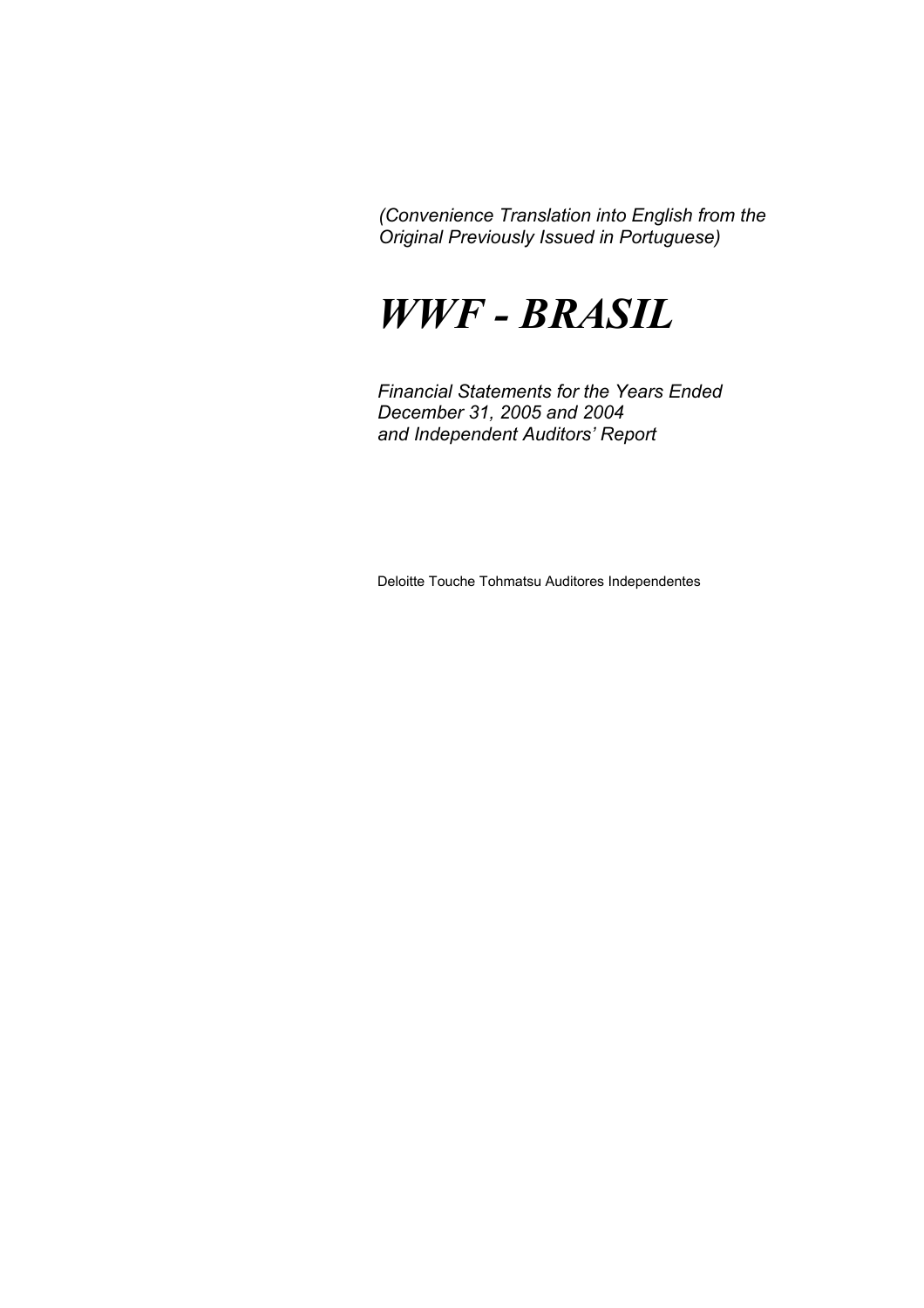# **Deloitte.**

Deloitte Touche Tohmatsu Rua Paraíba, 1122 20º e 21º andares 30130-141 - Belo Horizonte - MG Brasil

Tel: +55 (31) 3269-7400 Fax: +55 (31) 3269-7470 www.deloitte.com.br

(Convenience Translation into English from the Original Previously Issued in Portuguese)

#### INDEPENDENT AUDITORS' REPORT

To the Management of WWF - Brasil Brasília - DF

- 1. We have audited the accompanying balance sheets of WWF Brasil (a non-profit organization) as of December 31, 2005 and 2004, and the related statements of income and expenses, changes in net assets, and changes in financial position for the years then ended, all expressed in Brazilian reais and prepared under the responsibility of the Entity's management. Our responsibility is to express an opinion on these financial statements.
- 2. Our audits were conducted in accordance with auditing standards in Brazil and comprised: (a) planning of the work, taking into consideration the significance of the balances, volume of transactions, and the accounting and internal control systems of the Entity, (b) checking, on a test basis, the evidence and records that support the amounts and accounting information disclosed, and (c) evaluating the significant accounting practices and estimates adopted by management, as well as the presentation of the financial statements taken as a whole.
- 3. In our opinion, the financial statements referred to in paragraph 1 present fairly, in all material respects, the financial position of WWF - Brasil as of December 31, 2005 and 2004, and its income and expenses, the changes in net assets, and the changes in its financial position for the years then ended in conformity with Brazilian accounting practices.
- 4. The accompanying financial statements have been translated into English for the convenience of readers outside Brazil.

Belo Horizonte, February 14, 2006

Seloitte Touche Tokmatsur

DELOITTE TOUCHE TOHMATSU Gilberto Grandolpho Auditores Independentes Engagement Partner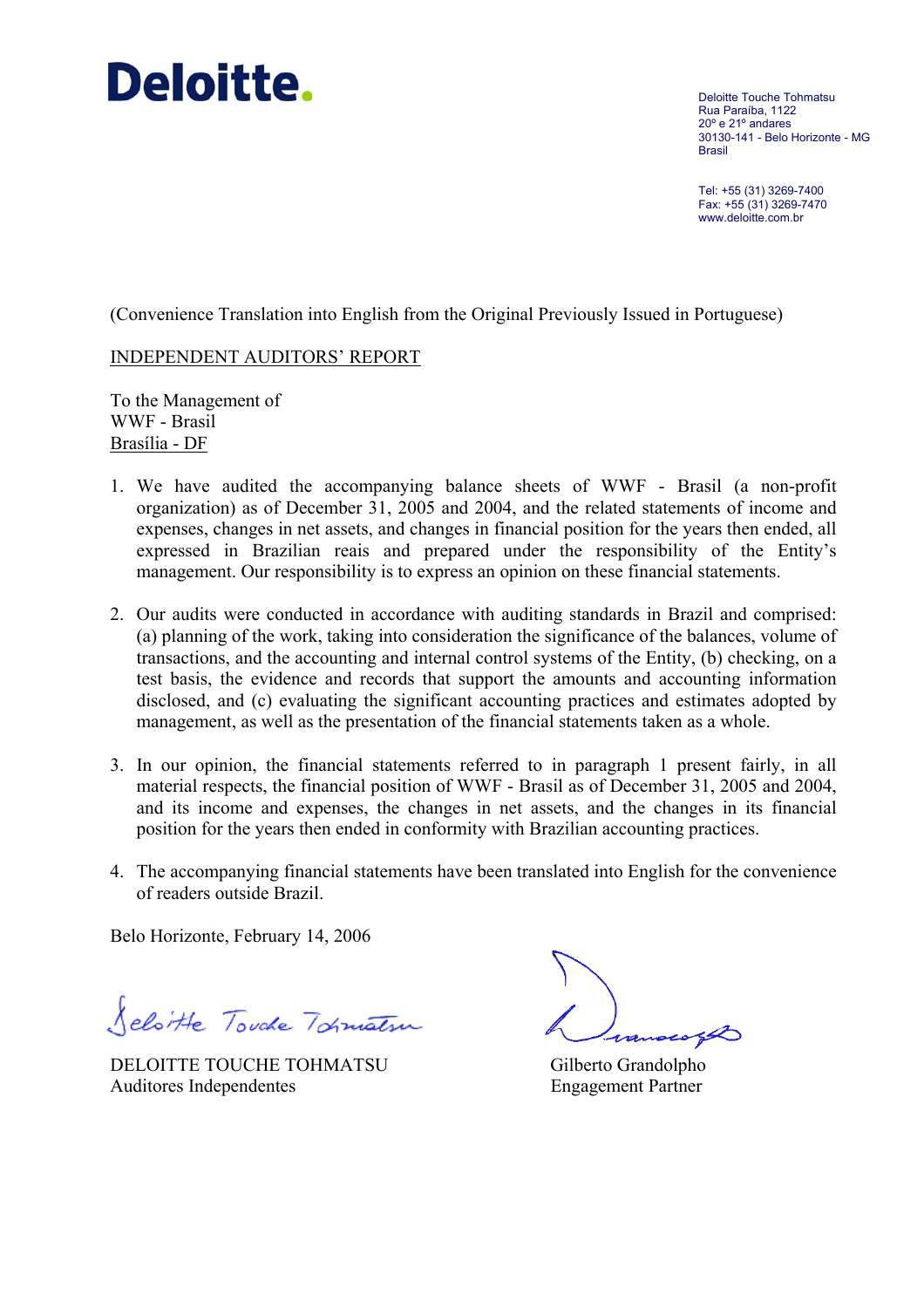# WWF - BRASIL

# BALANCE SHEETS AS OF DECEMBER 31, 2005 AND 2004 (In thousands of Brazilian reais - R\$)

| <b>ASSETS</b>              | Note | 2005   | 2004  | <b>LIABILITIES AND NET ASSETS</b> | Note | 2005    | 2004  |
|----------------------------|------|--------|-------|-----------------------------------|------|---------|-------|
| <b>CURRENT ASSETS</b>      |      |        |       | <b>CURRENT LIABILITIES</b>        |      |         |       |
| Cash and banks             | 3    | 92     | 645   | Commitments to third parties      |      | 113     | 192   |
| Temporary cash investments | 4    | 9,744  | 3,295 | Advances for future projects      |      | 5,639   | 2,087 |
| Receivables from donors    | 5    | 1,066  | 4,661 | Payroll and related charges       |      | 795     | 605   |
| Sundry advances            |      | 361    | 217   | Other payables                    |      | 493     | 259   |
| Operating supplies         |      | 140    | 44    | Total current liabilities         |      | 7,040   | 3,143 |
| Total current assets       |      | 11,403 | 8,862 |                                   |      |         |       |
|                            |      |        |       | <b>LONG-TERM LIABILITIES</b>      |      |         |       |
| <b>LONG-TERM ASSETS</b>    |      |        |       | Payables to WWF network           | 8    | 231     | 61    |
| Receivables                |      | 19     | 19    |                                   |      |         |       |
|                            |      |        |       | <b>NET ASSETS</b>                 |      |         |       |
| PERMANENT ASSETS           |      |        |       | Net assets                        |      | 6,692   | 7,092 |
| Fixed assets, net          | 6    | 1,531  | 1,015 | Accumulated deficit               |      | (1,010) | (400) |
|                            |      |        |       | Total net assets                  |      | 5,682   | 6,692 |
| <b>TOTAL ASSETS</b>        |      | 12,953 | 9,896 | TOTAL LIABILITIES AND NET ASSETS  |      | 12,953  | 9,896 |
|                            |      |        |       |                                   |      |         |       |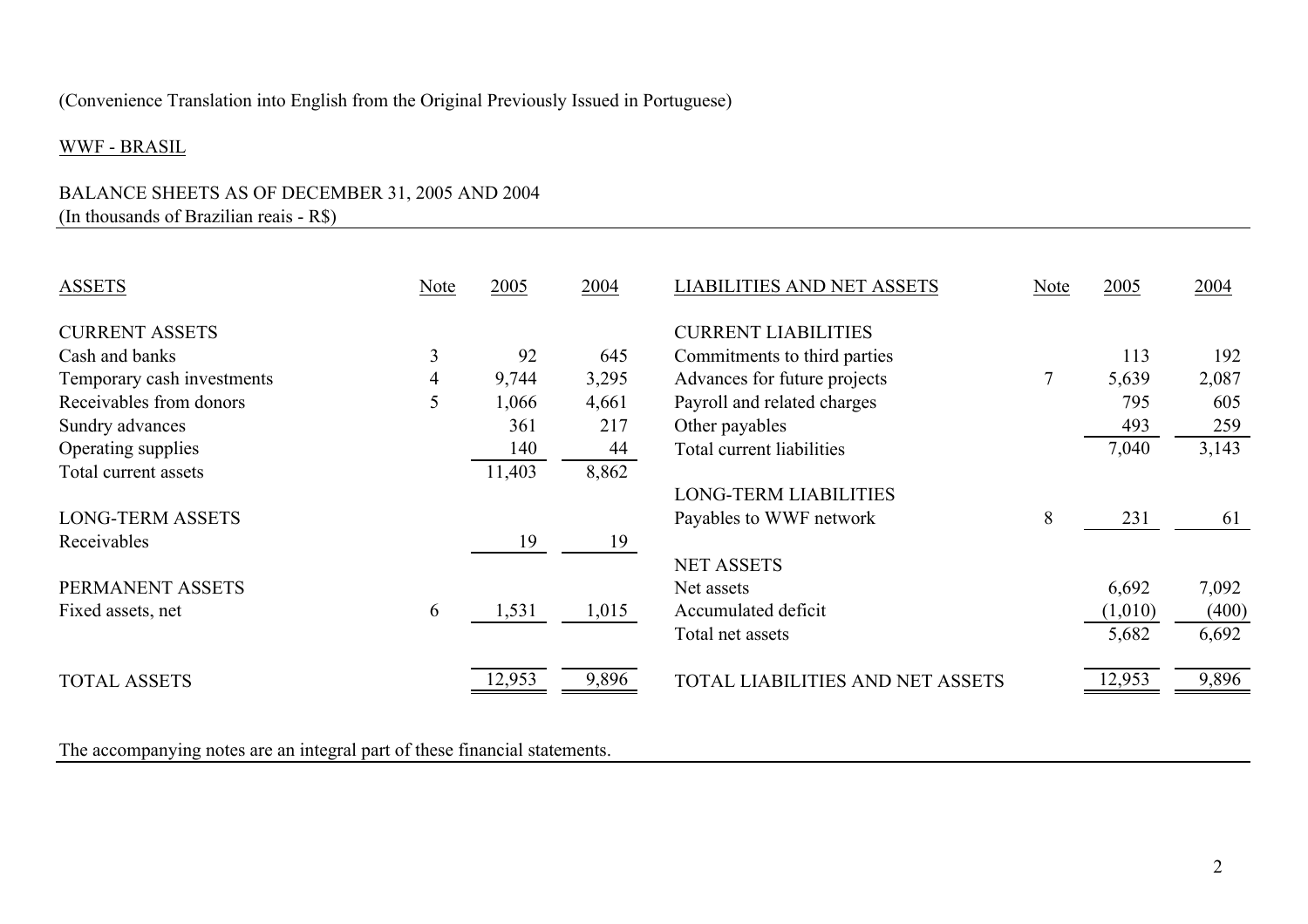# WWF - BRASIL

# STATEMENTS OF INCOME AND EXPENSES FOR THE YEARS ENDED DECEMBER 31, 2005 AND 2004 (In thousands of Brazilian reais - R\$)

|                                                                               | <b>Note</b>    | 2005                            | 2004                             |
|-------------------------------------------------------------------------------|----------------|---------------------------------|----------------------------------|
| Income from project-related donations                                         | 9              | 32,333                          | 22,027                           |
| Contributions from WWF Family<br>Donations from corporations                  |                | 28,470<br>75                    | 14,043<br>23                     |
| Foundations<br>Bilateral and multilateral agencies                            |                | 509<br>3,279                    | 3,917<br>4,044                   |
| Income from other donations                                                   |                | 347                             | 745                              |
| Income from sales                                                             |                | 135                             | 112                              |
| Sale of products<br>(-) Deductions and taxes                                  |                | 181<br>(46)                     | 142<br>(30)                      |
| Income from royalties                                                         |                | 64                              | 87                               |
| Partnerships and corporate club                                               |                | 390                             |                                  |
| Other income                                                                  |                | 1,040                           | 161                              |
| Total income                                                                  |                | 34,309                          | 23,132                           |
| Operating expenses                                                            | 10             | (34, 731)                       | (23, 223)                        |
| Payroll and related charges<br>General and administrative<br>Cost of projects | 11<br>12<br>13 | (7,314)<br>(5,886)<br>(21, 531) | (5,503)<br>(4, 433)<br>(13, 287) |
| Financial income (expenses)<br>Financial income<br>Financial expenses         | 14             | (577)<br>2,980<br>(3,557)       | (283)<br>216<br>(499)            |
| Nonoperating expenses, net                                                    |                | (11)                            | (26)                             |
| Deficit for the year                                                          |                | (1,010)                         | (400)                            |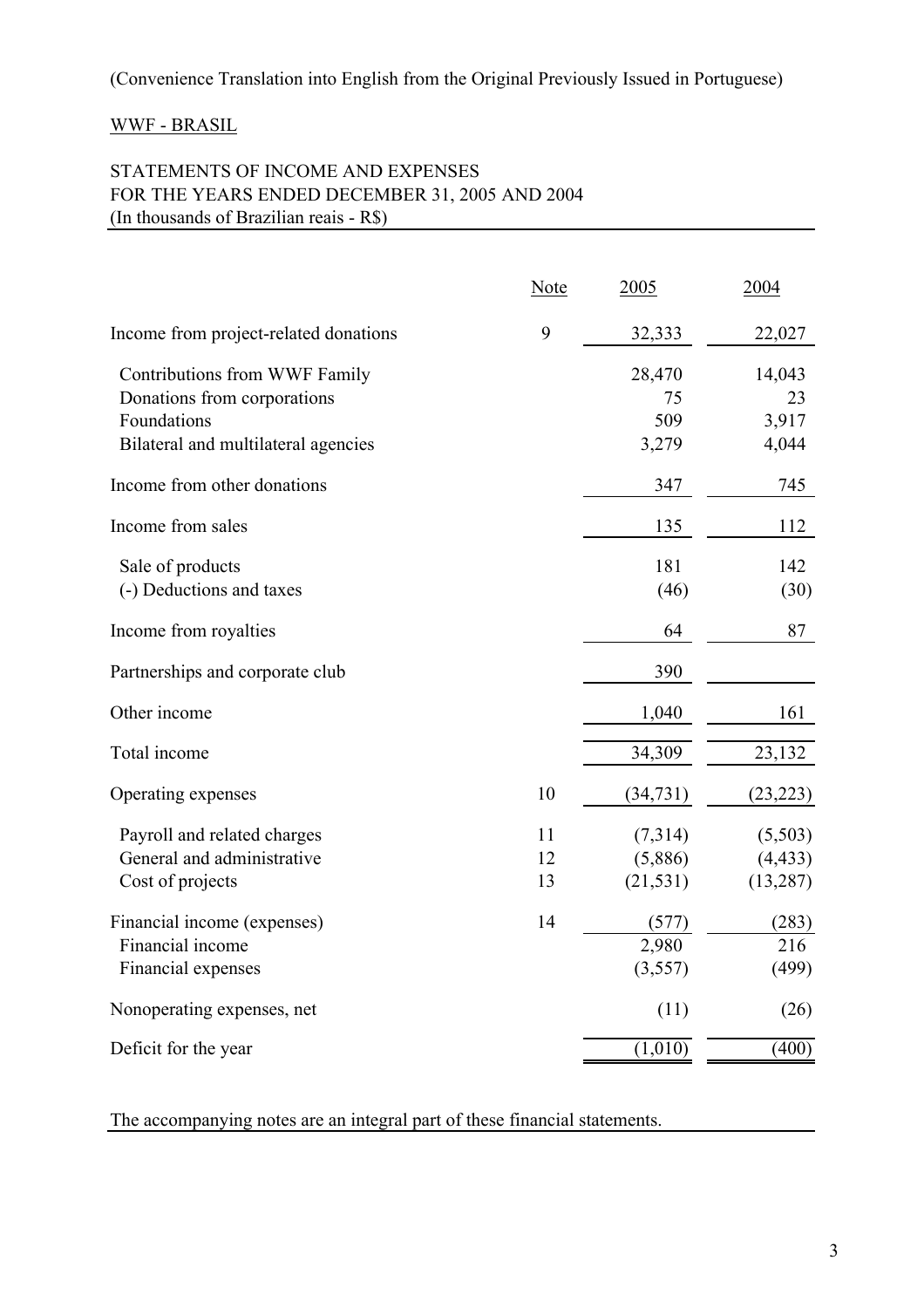#### WWF - BRASIL

# STATEMENTS OF CHANGES IN NET ASSETS FOR THE YEARS ENDED DECEMBER 31, 2005 AND 2004 (In thousands of Brazilian reais - R\$)

|                                         | <b>Net</b><br>assets | Accumulated<br>surplus<br>(deficit) | Total   |
|-----------------------------------------|----------------------|-------------------------------------|---------|
| <b>BALANCES AS OF DECEMBER 31, 2003</b> | 5,248                | 1,844                               | 7,092   |
| Transfer of surplus to net assets       | 1,844                | (1, 844)                            |         |
| Deficit for the year                    |                      | (400)                               | (400)   |
| <b>BALANCES AS OF DECEMBER 31, 2004</b> | 7,092                | (400)                               | 6,692   |
| Transfer of deficit to net assets       | (400)                | 400                                 |         |
| Deficit for the year                    |                      | (1,010)                             | (1,010) |
| <b>BALANCES AS OF DECEMBER 31, 2005</b> | 6,692                | (1,010)                             | 5,682   |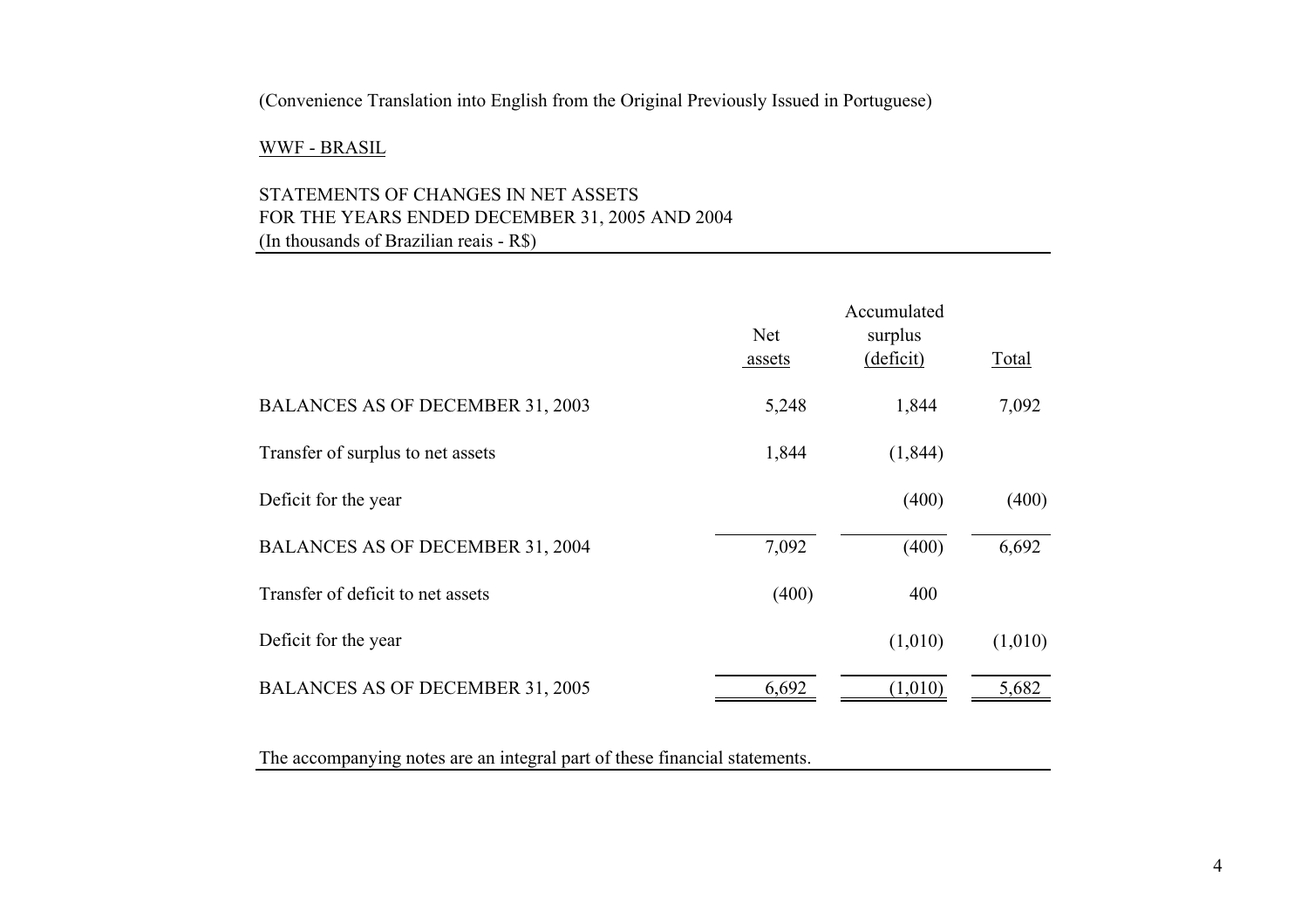# WWF - BRASIL

# STATEMENTS OF CHANGES IN FINANCIAL POSITION FOR THE YEARS ENDED DECEMBER 31, 2005 AND 2004 (In thousands of Brazilian reais - R\$)

|                                                | 2005     | 2004    |
|------------------------------------------------|----------|---------|
|                                                |          |         |
| <b>SOURCES OF FUNDS</b>                        |          |         |
| From third parties:                            |          |         |
| Increase in long-term liabilities              | 170      | 61      |
| <b>TOTAL SOURCES</b>                           | 170      | 61      |
| <b>USES OF FUNDS</b>                           |          |         |
| In operations:                                 |          |         |
| Deficit for the year                           | 1,010    | 400     |
| Depreciation                                   | (362)    | (252)   |
| Net book value of permanent assets written off | (17)     | (14)    |
|                                                | 631      | 134     |
| In permanent assets                            | 895      | 619     |
| <b>TOTAL USES</b>                              | 1,526    | 753     |
| DECREASE IN WORKING CAPITAL                    | (1, 356) | (692)   |
| <b>REPRESENTED BY:</b>                         |          |         |
| <b>Current</b> assets                          |          |         |
| At end of year                                 | 11,403   | 8,862   |
| At beginning of year                           | 8,862    | 12,075  |
| Increase (Decrease)                            | 2,541    | (3,213) |
| <b>Current liabilities</b>                     |          |         |
| At end of year                                 | 7,040    | 3,143   |
| At beginning of year                           | 3,143    | 5,664   |
| Increase (Decrease)                            | 3,897    | (2,521) |
| DECREASE IN WORKING CAPITAL                    | (1,356)  | (692)   |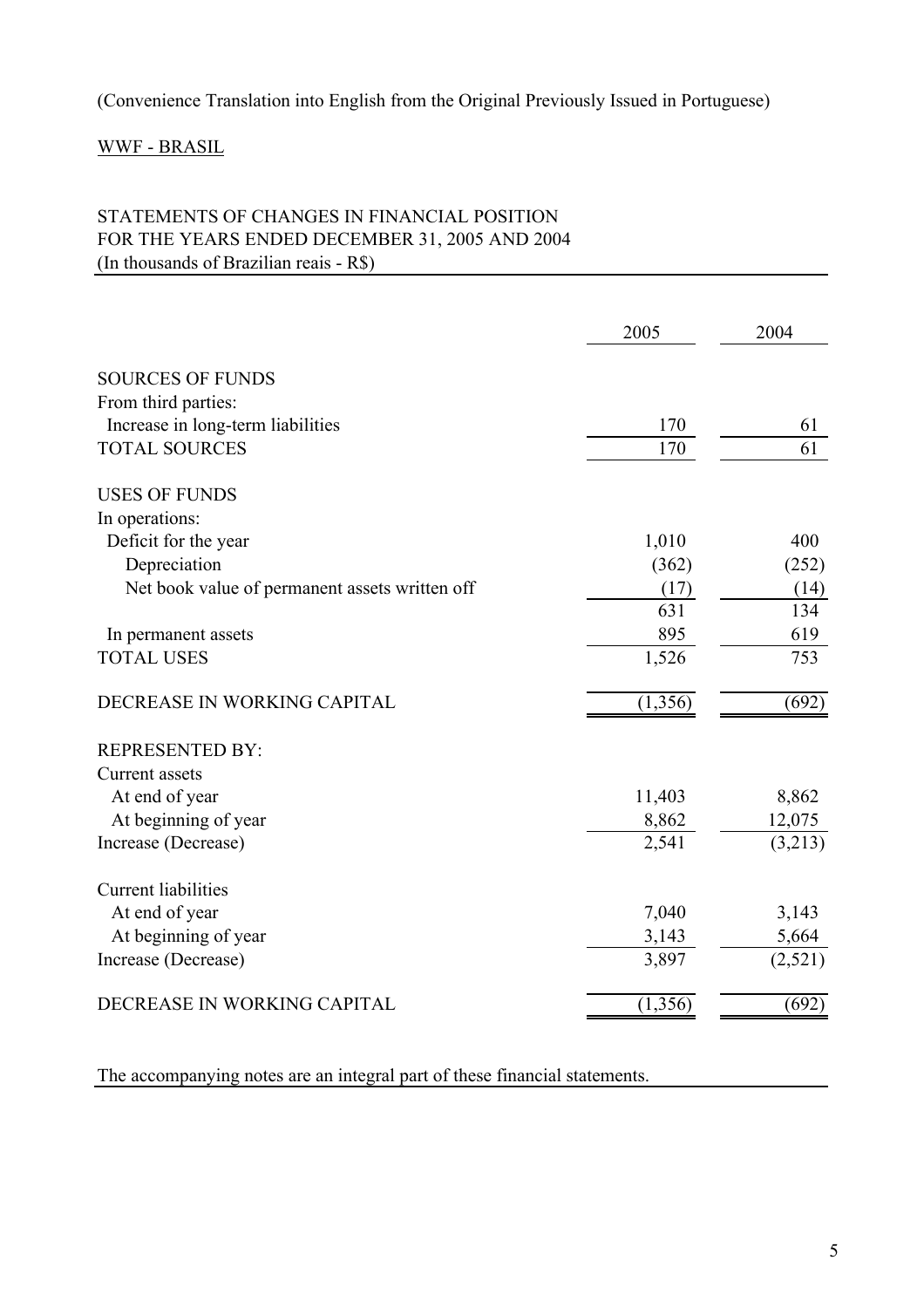# WWF - BRASIL

#### NOTES TO THE FINANCIAL STATEMENTS FOR THE YEARS ENDED DECEMBER 31, 2005 AND 2005 (Amounts in thousands of Brazilian reais - R\$, unless otherwise stated)

#### 1. OPERATIONS

WWF - Brasil (the "Entity") is a non-profit organization founded in July 1988, originally headquartered in São Paulo, as part of WWF, the world's largest environmental conservation network.

In conformity with the minutes of the Extraordinary General Meeting on August 30, 1996, Associação WWF-Brasil's name was changed to WWF-Brasil, as an independent Brazilian organization.

Within its basic principles, the Entity is engaged in the following principal activities:

- a) Promote the preservation of parks and biological reserves;
- b) Promote the sustainable use of natural resources;
- c) Promote environmental education in Brazil;
- d) Strengthen environmental development, expanding the capacity to interact in the environmental movement;
- e) Foster agricultural policies and the rational use of soil;
- f) Biodiversity analysis;
- g) Promote the development of extractive and indian reserves; and
- h) Contribute to the reduction of pollution and waste.

Most of the Entity's funds come from donations from the WWF network, which, in turn, receives donations mainly from individuals who contribute part of their resources to nature conservation. Other funds are provided from different sources, including the private sector, foundations and bilateral/multilateral assistance agencies.

#### WWF - World Wide Fund for Nature

WWF is one of the world's largest non-governmental environmental conservation network. Founded in 1961 in Switzerland, where its general secretariat is located, as of December 31, 2005 WWF has over 5 million members and about 2,000 projects all over the world. In addition to allocating funds to projects, WWF provides technical service and training. For this purpose, WWF has multidisciplinary teams in areas such as conservation science, rain forests, oceans, pollution, among others. WWF also has specialists in environmental education and solutions for environmental conflicts.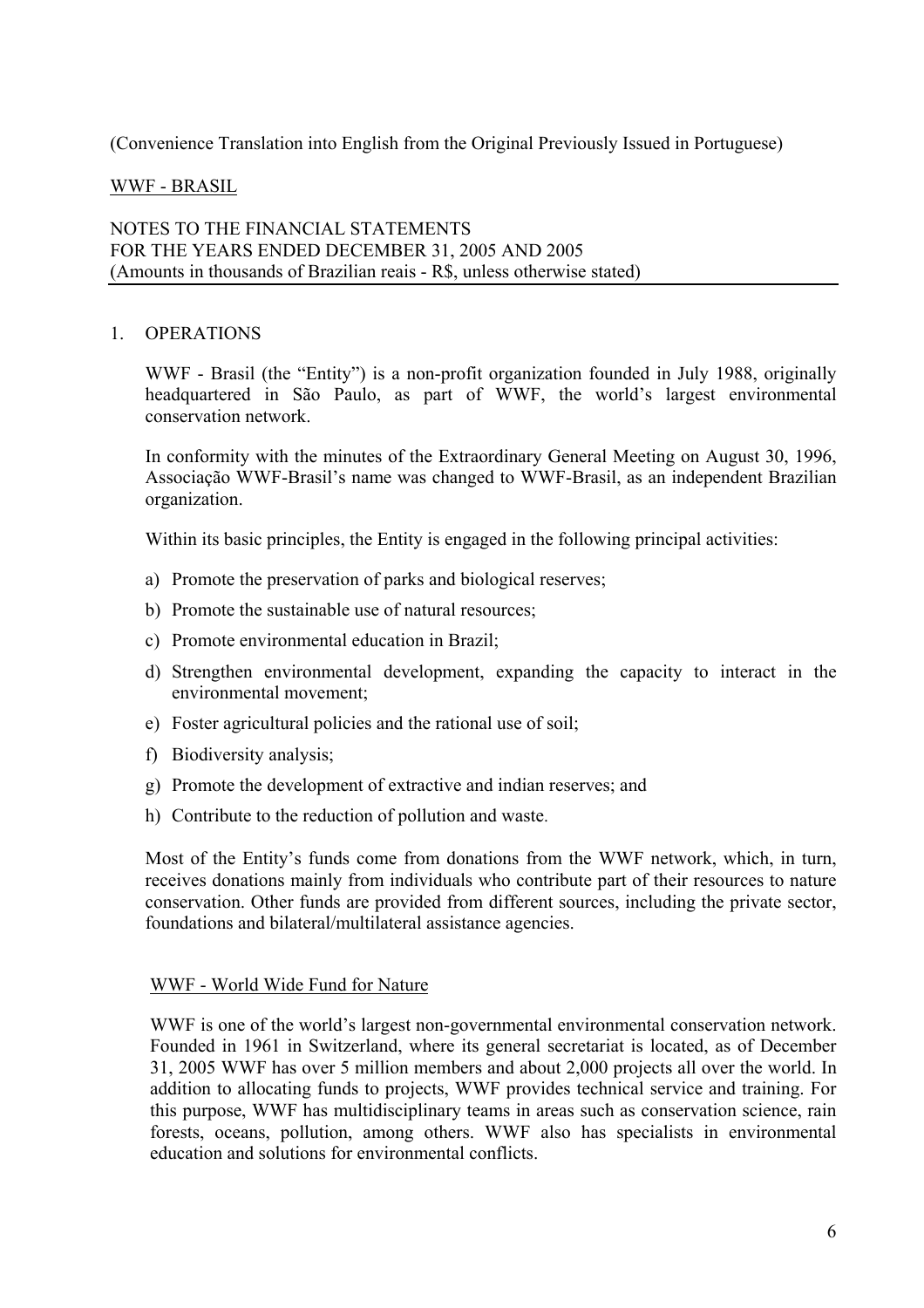WWF - Brasil has 9,500 affiliate members, of whom 1,955 (unaudited information) are active and work mainly in the Amazon Forest, Cerrado Savannah, Pantanal wetlands and Atlantic Forest, having conducted 35 projects in 2005, directly or through partnership.

Beginning in July 2005, the new agreements entered into with WWF network donators started to have their budgets and rendering of accounts prepared in Brazilian reais, with the purpose of protect WWF - Brasil against exchange fluctuation.

#### 2. PRESENTATION OF FINANCIAL STATEMENTS AND SIGNIFICANT ACCOUNTING PRACTICES

The financial statements have been prepared in accordance with Brazilian accounting practices applicable to non-profit entities - NBCT 10 and Resolution No. CFC 877/00, and the following significant accounting practices:

a) Cash and banks

Represented by cash and bank balances in Brazil and abroad, plus exchange variation through the balance sheet date. Balances abroad refer to foreign donations not yet remitted to Brazil.

b) Temporary cash investments

Represented by short-term investments in Brazil and abroad, plus income earned and exchange variation through the balance sheet date.

c) Fixed assets

Stated at acquisition cost, monetarily restated through December 31, 1995, less depreciation calculated under the straight-line method, at the annual rates stated in Note 6.

d) Advances for future projects

Represented by the Entity's commitment to use the funds received in projects sponsored by the donors. Every three months, a report is prepared in order to evidence the use of funds in the respective projects. In the event not all funds are used, they may be allocated to another project or returned to the donor. In the event a project's expenses exceed the advance from the donor, the difference is recorded in assets under the heading "Receivables from donors". Management and foreign donors previously define the exchange rates to be used for the translation of the initial budget into Brazilian reais. Upon the rendering of accounts, WWF - Brasil reports the expenses incurred in the quarter, translated at the weighted average exchange rate of the donations received in the same period. When no donations are received, the budget exchange rate, agreed with the donator, will be used. As described in note 1 above, WWF network changed this procedure for the new agreements entered into beginning in July 2005, with the purpose of protect WWF - Brasil against exchange fluctuation.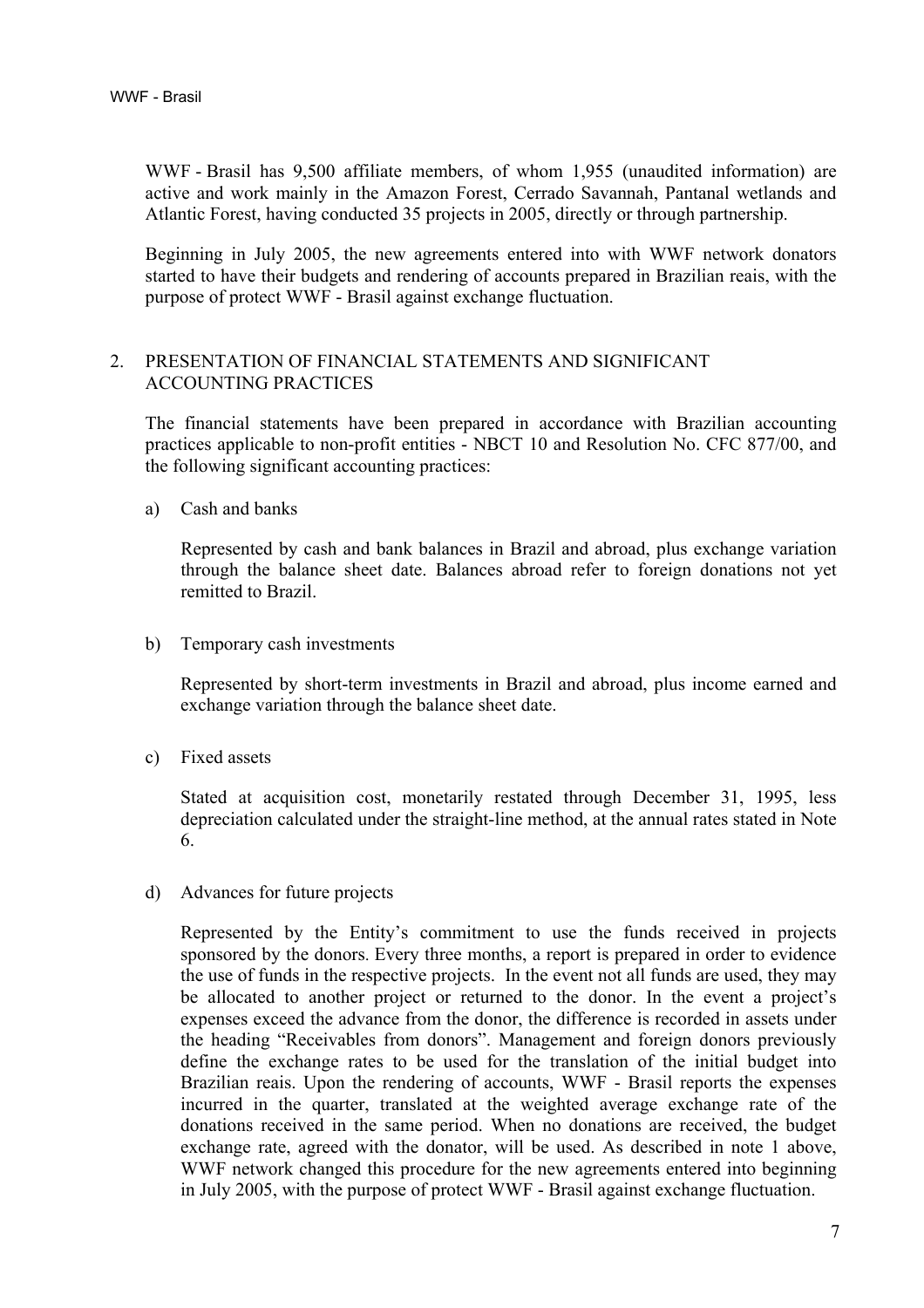e) Recognition of expenses with project and other expenses

Project expenses are recorded only when the operating department accepts the services performed by third parties and authorizes their payment. The amount recorded in liabilities represents payments authorized and not yet made. This procedure is essentially the cash basis accounting, which is adopted due to the following aspects:

- The Entity's main purpose is to invest as much as possible of donated funds in environmental conservation and related projects. Accordingly, the adoption of administrative controls for the sole purpose of presenting results in accordance with agreement schedules, on an accrual basis requires WWF - Brasil to use more administrative resources to manage and monitor the controls;
- WWF Brasil's operating activities are basically managed and monitored on a cash basis. This procedure is required by fund donors, who establish that rendering of accounts should be based on amounts actually paid; and
- The procedure of recording project expenses on the cash basis facilitates daily operations in the process of rendering of accounts to donors.

The procedure adopted establishes that project expenses are approved for payment after acceptance of services by partners. The amount recorded in liabilities represents payments authorized and not yet made.

Under accounting practices adopted by WWF - Brasil, income from projects is recorded upon allocation of expenses to the respective projects. Thus, the change in the accounting practice described above does not affect the Entity's net result, and affects only the recorded amounts of expenses and income and payables to partners and donors. Since project execution is monitored and related payments generally occur soon after the performance of services, the effect of understatements on the balance sheet and statement of income and expenses accounts and balance sheets is not material to the financial statements.

Other expenses are recorded on an accrual basis.

f) Recognition of income

Income from donations is recognized upon use of the funds in projects as described in item "e" above. Donations received but not yet used in projects are recorded as "Advances for future projects". Income from institutional donations, as well as from the sale of products, is not significant and is recorded as income upon receipt.

g) Other payables

Stated at known or estimated amounts, plus, when applicable, the respective charges and monetary variations incurred.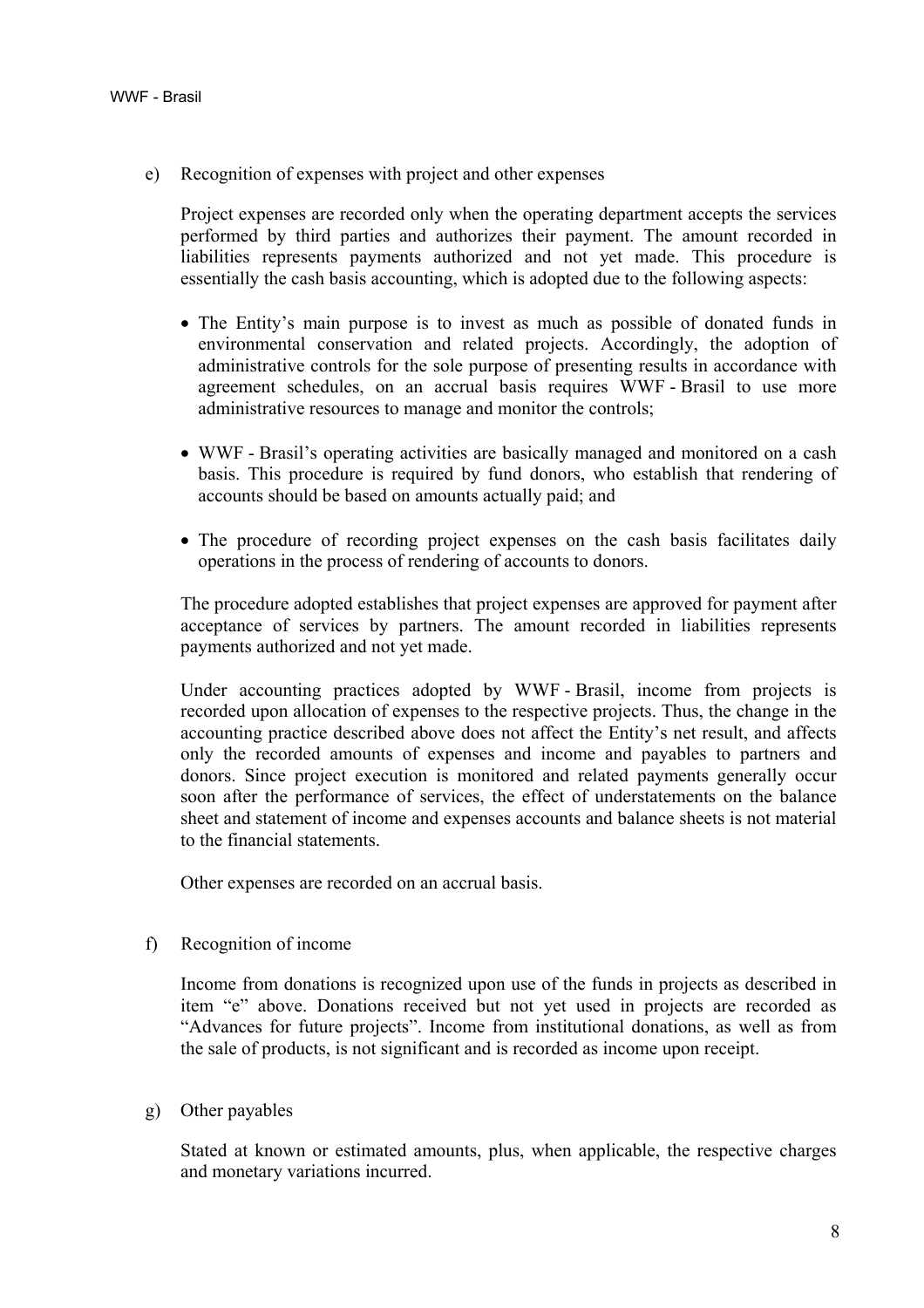h) Taxes

Since the Entity is a non-profit organization, it is exempt from taxes on income and sales.

i) Use of estimates

The preparation of financial statements requires management to make estimates and assumptions, based on their best judgment, that affect the reported amounts of assets and liabilities, and the amounts of income, costs and expenses. Actual results may differ from those estimates.

#### 3. CASH AND BANKS

Refers substantially to bank accounts in Brazil and abroad, as follows:

| Description                | 2005           | 2004 |
|----------------------------|----------------|------|
| Cash                       | 33             |      |
| Citibank - Brazil          | 503            | 191  |
| Banco do Brasil - Brazil   | 252            | 203  |
| Citibank - Washington, USA | 143            |      |
| Bank Boston - Brazil       | 17             | 307  |
| Banco Safra - Luxembourg   | $\overline{4}$ |      |
| Amounts in transit         | (860)          | (17) |
| Total                      | 92             | 645  |

The amounts recorded under the caption "Amounts in transit" refer to funds transferred from foreign bank accounts to bank accounts in Brazil, pending at the balance sheet date.

# 4. TEMPORARY CASH INVESTMENTS

Comprised as follows:

| Investments: | 2005  | 2004  |
|--------------|-------|-------|
| In Brazil    | 37    | 32    |
| Abroad       | 9,707 | 3,263 |
| Total        | 9,744 | 3,295 |

The Entity's management adopts a conservative cash management policy, investing funds available in Brazil in financial investment funds with average redemption period in the short term.

Funds invested abroad are subject to exchange variation, plus an average interest of 1.85% per year (1.50% in 2004).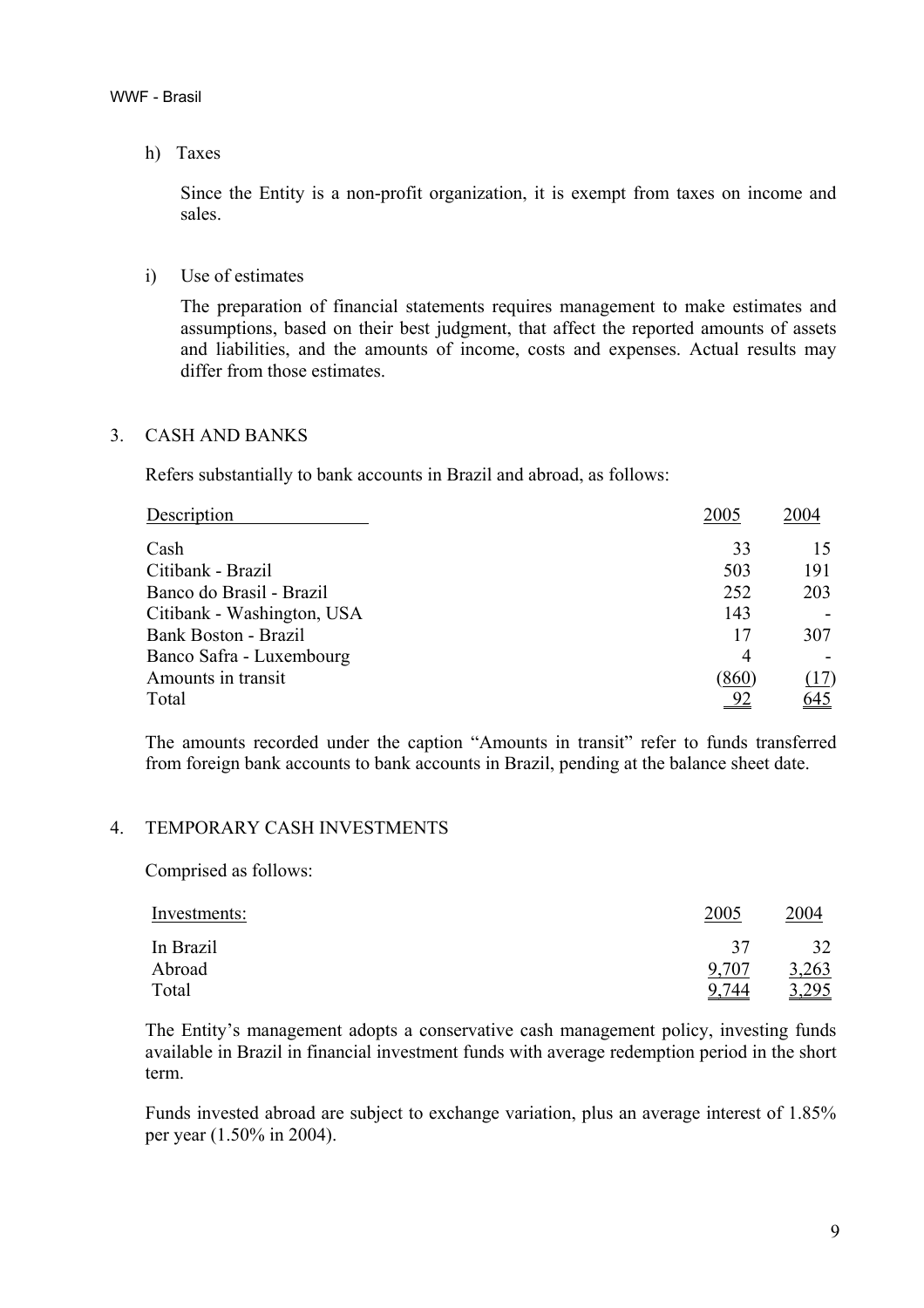WWF - Brasil

#### 5. RECEIVABLES FROM DONORS

Refers to receivables from donors under agreements for costs incurred in the projects, as follows:

| Description         | 2005  | 2004  |
|---------------------|-------|-------|
| WWF - US            | 682   | 3,083 |
| WWF - UK            | 207   | 1,185 |
| <b>USAID</b>        | 76    |       |
| World Bank          | 47    | 10    |
| WWF - International | 39    | 44    |
| WWF - Switzerland   | 8     | 142   |
| WWF - Sweden        |       |       |
| WWF - Netherlands   |       | 156   |
| Other               |       | 41    |
| Total               | 1.066 | 4,661 |

# 6. FIXED ASSETS

|                           |                                 |       | 2005                        |     |      |
|---------------------------|---------------------------------|-------|-----------------------------|-----|------|
|                           | Annual<br>depreciation<br>rates | Cost  | Accumulated<br>depreciation | Net | Net  |
| Machinery and equipment   | 20%                             | 410   | 273                         | 137 | 128  |
| Furniture and fixtures    | 10%                             | 362   | 134                         | 228 | 158  |
| Computers and peripherals | 20%                             | 1,184 | 652                         | 532 | 481  |
| Software                  | 20%                             | 504   | 207                         | 297 | 193  |
| Vehicles                  | 20%                             | 431   | 117                         | 314 | 28   |
| Dirigible balloons        | 10%                             | 28    |                             | 23  | 27   |
| Total                     |                                 |       |                             |     | .015 |

#### 7. ADVANCES FOR FUTURE PROJECTS

Refers to amounts received from donors that have not yet been used in the respective projects, as follows:

| Description                | 2005  | 2004  |
|----------------------------|-------|-------|
| European Union             | 2,035 |       |
| <b>WWF</b> - United States | 1,689 | 439   |
| WWF - England              | 961   | 46    |
| WWF - Netherlands          | 557   | 596   |
| <b>British Embassy</b>     | 206   | 104   |
| WWF - Switzerland          | 143   |       |
| Ford Foundation            |       | 504   |
| <b>USAID</b>               |       | 225   |
| Other                      | 48    | 173   |
| Total                      | 5,639 | 2,087 |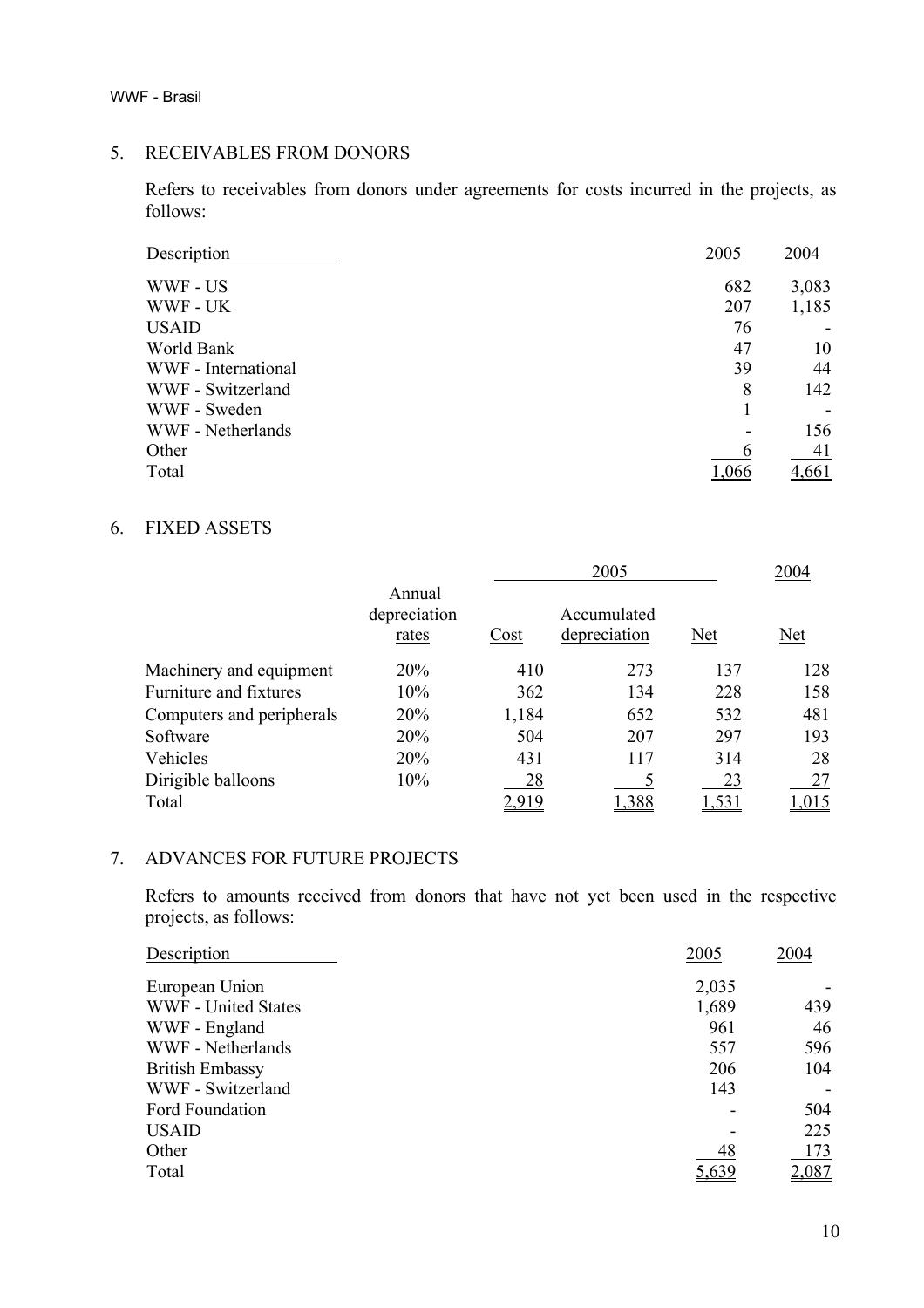#### WWF - Brasil

#### 8. PAYABLES TO WWF NETWORK

The WWF network establishes for affiliated organizations annual payments related to network administration and marketing, calculated based on adjusted annual revenue and payable over a two-year period, without monetary restatement or interest. As of December 31, 2005, the amount of R\$ 231 is recorded in current liabilities, under "Other payables", and R\$ 231 in long-term liabilities, under "Payables to WWF network".

# 9. INCOME FROM PROJECT-RELATED DONATIONS

| Donor                                        | 2005          | 2004     |
|----------------------------------------------|---------------|----------|
| Contributions from WWF Family                |               |          |
| WWF - US                                     | 19,354        | 3,948    |
| WWF - UK                                     | 5,362         | 4,678    |
| <b>WWF</b> - Netherlands                     | 2,765         | 3,451    |
| WWF - International                          | 400           | 489      |
| WWF - Switzerland                            | 280           | 359      |
| WWF - Brazil                                 | 194           | 437      |
| WWF - Sweden                                 | 115           | 646      |
| WWF - Finland                                |               | 29       |
| WWF - Japan                                  |               | <u>6</u> |
|                                              | 28,470        | 14,043   |
| Donations from corporations                  | 75            | 23       |
| <b>FORD Fundation</b>                        | 509           | 3.917    |
| Bilateral and multilateral agencies          |               |          |
| <b>USAID</b>                                 | 2,498         | 3,725    |
| European Union                               | 471           |          |
| British embassy                              | 224           |          |
| World Bank                                   | 83            | 163      |
| Japanese embassy                             | 3             | 133      |
| <b>IDB</b> (Inter-American Development Bank) |               | 23       |
|                                              | 3,279         | 4,044    |
| Total                                        | <u>32,333</u> | 22,027   |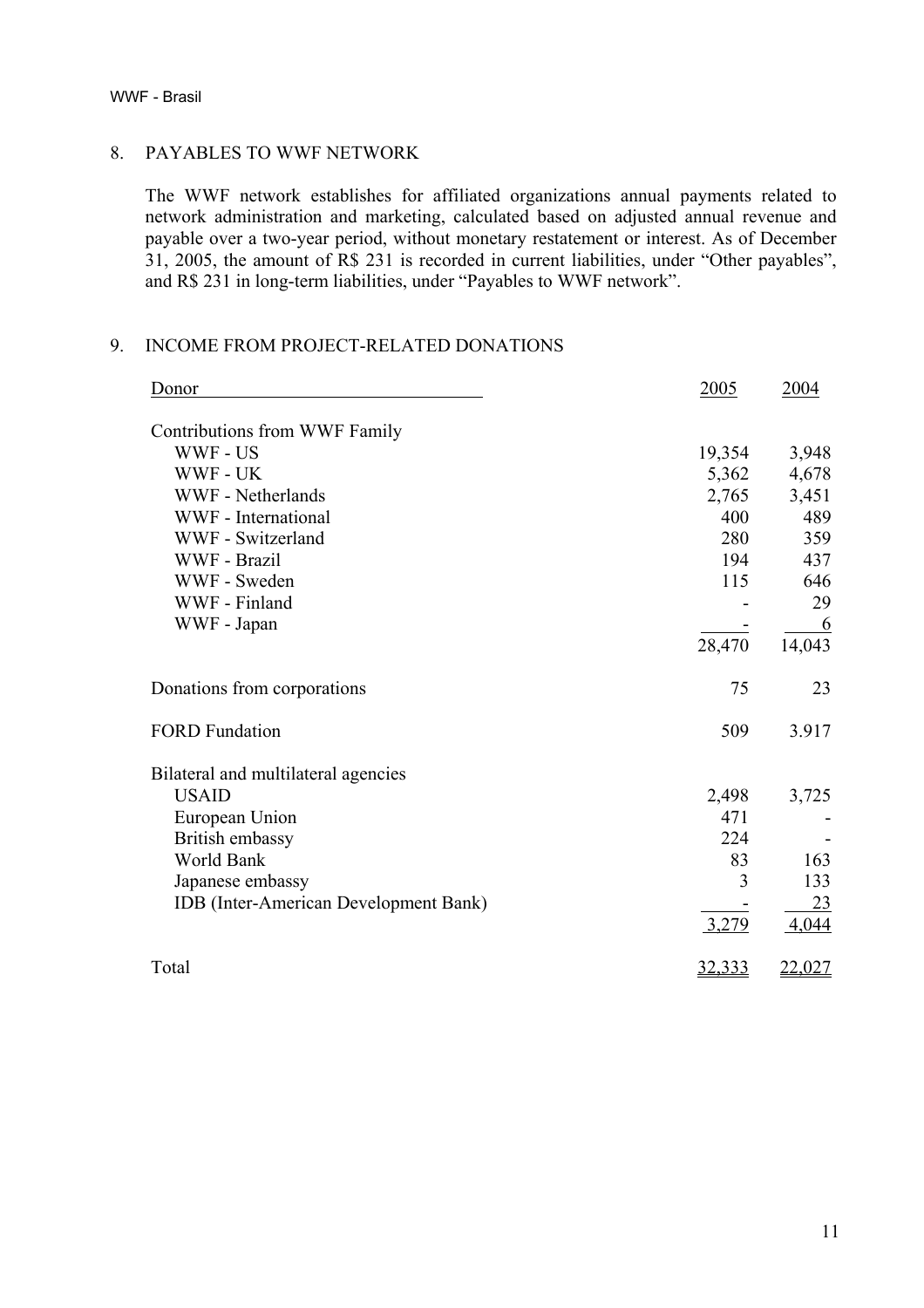# 10. OPERATING EXPENSES

Breakdown is as follows:

|                                |                | 2005           |            |              |              |
|--------------------------------|----------------|----------------|------------|--------------|--------------|
|                                |                | General and    | Project    |              |              |
|                                |                | administrative | investment |              | 2004         |
| Programs                       | <b>Payroll</b> | expenses       | costs      | <b>Total</b> | <b>Total</b> |
| Amazon                         | 1,346          | 1,087          | 15,507     | 17,940       | 10,117       |
| <b>Amazon Protected Areas</b>  | 1,459          | 923            | 3,153      | 5,535        | 2,742        |
| Administrative/Operating       | 2,218          | 2,368          | 254        | 4,840        | 3,455        |
| Fresh water                    | 888            | 718            | 1,453      | 3,059        | 3,060        |
| <b>Pantanal Wetlands</b>       | 625            | 253            | 278        | 1,156        | 1,964        |
| <b>Atlantic Forest</b>         | 175            | 129            | 348        | 652          | 980          |
| Dialogues                      | 64             | 4              | 426        | 494          |              |
| Agriculture                    | 212            | 91             | 20         | 323          | 372          |
| Climate changes                | 102            | 107            | 56         | 265          | 24           |
| Trade and environment          | 184            | 74             | 3          | 261          | 176          |
| Cerrado Savannah               | 26             | 92             | 15         | 133          | 187          |
| Public policies                | 15             | 38             | 15         | 68           | 98           |
| <b>Environmental education</b> |                | 2              | 3          | 5            | 21           |
| Ecotourism                     |                |                |            |              | 27           |
| Total                          | 7.314          | 5,886          | 21,531     | 34,731       | 23,223       |

# 11. PAYROLL AND RELATED CHARGES

| Description                          | 2005  | 2004       |
|--------------------------------------|-------|------------|
| <b>Salaries</b>                      | 4,004 | 2,947      |
| Social security contribution (INSS)  | 1,019 | 757        |
| Accrued vacation and related charges | 618   | 478        |
| 13th salary and related charges      | 465   | 352        |
| Meal tickets                         | 374   | 295        |
| Severance pay fund (FGTS)            | 354   | 312        |
| Health and dental care               | 310   | 243        |
| Other                                | 170   | <u>119</u> |
| Total                                |       | 5.503      |

# 12. GENERAL AND ADMINISTRATIVE EXPENSES

| Description                        | 2005  | 2004       |
|------------------------------------|-------|------------|
| Travel and lodging                 | 1,771 | 1,223      |
| General expenses                   | 949   | 734        |
| Outside services                   | 766   | 782        |
| Promotion and marketing            | 660   | 373        |
| Communication                      | 456   | 296        |
| Rent and electricity               | 387   | 258        |
| Asset maintenance and conservation | 385   | 342        |
| Depreciation                       | 362   | 253        |
| Tax                                | 150   | <u>172</u> |
| Total                              | 5,886 | 4,433      |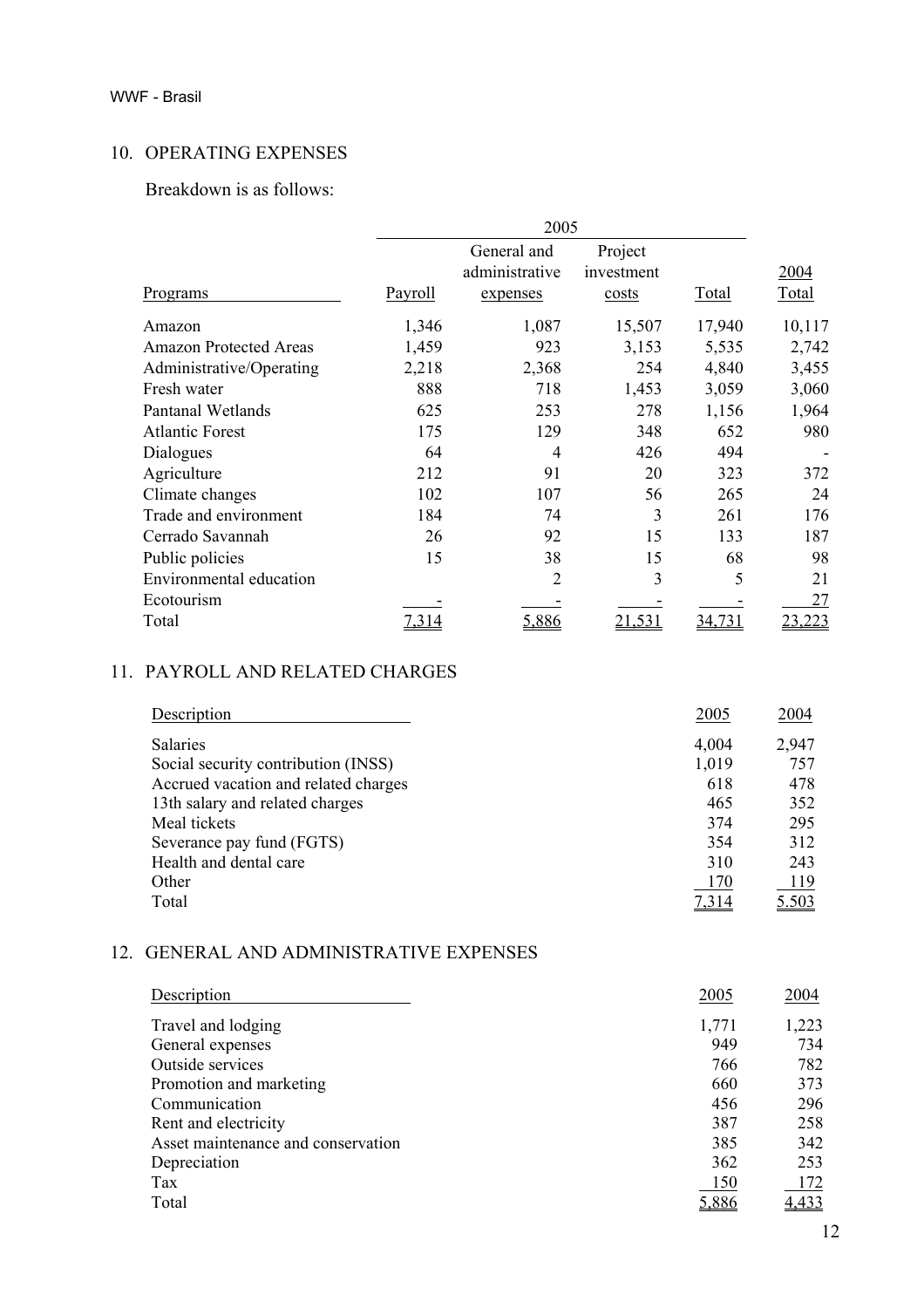# 13. COST OF PROJECTS

| Description                                                              |        | 2004   |  |
|--------------------------------------------------------------------------|--------|--------|--|
| FUNBIO - Protected Area Fund                                             |        | 2,303  |  |
| FUNBIO (Brazilian Biodiversity Fund)                                     |        | 824    |  |
| IPAM (Amazon Environment Research Institute)                             |        | 478    |  |
| CTA (Amazon Workers Center)                                              |        | 632    |  |
| <b>SOS Amazon</b>                                                        |        | 613    |  |
| Kanindé (Association for Ethnoenvironmental Protection)                  |        | 620    |  |
| Fundação Djalma Batista                                                  | 490    |        |  |
| ICV (Life Center Institute)                                              | 435    |        |  |
| FSC (Forest Stewardship Council)                                         | 407    | 372    |  |
| IPÊ (Ecological Research Institute)                                      |        | 314    |  |
| IESA (Brazilian Institute for Social-Environmental Studies)              | 274    |        |  |
| Cooperfloresta (Cooperative of Community Forest Producers)               | 256    |        |  |
| CIDEMA (Intermunicipal Consortium for the Integrated Development of      |        |        |  |
| Miranda and Apa River Basins)                                            | 237    | 245    |  |
| 5 Elementos Instituto Educação                                           | 215    |        |  |
| CALSJ (São João Environmental Consortium)                                |        | 129    |  |
| <b>SEATER</b> (Technical Assistance and Agroforest Extension Department) |        | 136    |  |
| IDS (Social Development Institute)                                       |        | 162    |  |
| IEB (International Education Institute of Brazil)                        |        | 156    |  |
| <b>ECOTROPICA</b> (Tropical Life Support Foundation)                     | 43     | 201    |  |
| ABPO (Brazilian Association of Organic Cattle Raising)                   |        | 96     |  |
| AMLD (Golden Lion Tamarin Association)                                   |        | 169    |  |
| IMAZON (Man and Environment Institute of the Amazon Region)              |        | 330    |  |
| BIOMA (Foundation Institute of Western Amazon Ecosystem Biodiversity     |        |        |  |
| and Management)                                                          |        | 224    |  |
| <b>Belfort Eventos</b>                                                   |        | 176    |  |
| <b>ECOPORE</b> (Guapore Ecological Action)                               |        | 148    |  |
| NAWA Intitute for the Development of Self-sustainable                    |        | 141    |  |
| JUPARÁ (Jupara Culture and Ecology Foundation)                           |        | 29     |  |
| $(*)$ Other partners                                                     | 4,638  | 4,789  |  |
| Total                                                                    | 21,531 | 13,287 |  |

(\*) The caption "Other partners" in 2005 is composed by 145 projects, whose individual amounts are lower than R\$ 100,000.00. In 2004, the number of such projects was 124.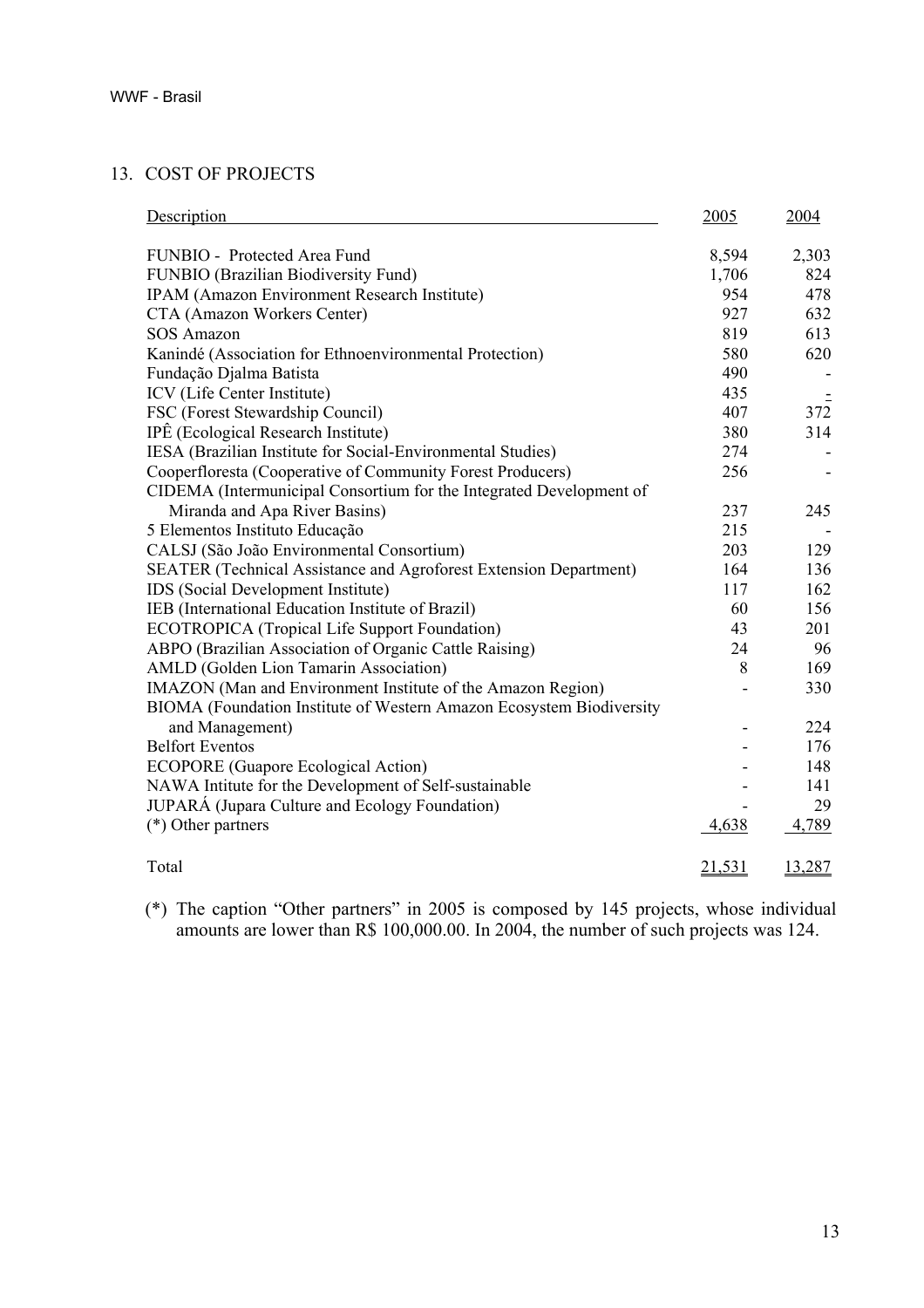This caption comprises transfers of funds from the Entity to third parties, received from sponsors and donors for implementation of programs/projects. All transfers are denominated in Brazilian reais and performed through bank deposits to the contracted party, in accordance with the Entity's internal procedures and requirements established in the agreements between the Entity and respective sponsors/donors. The contracted party prepares reports on technical and financial costs to meet the sponsor's requirements. At the end of each annual agreement, a report is prepared to evidence the use of funds in the respective projects. In the event not all funds are used, they should be returned to the Entity or be allocated as advance for future agreements, as long as the continuity of the work contracted by the Entity has been provided for in the agreement. Any amount considered not acceptable according to contractual clauses and the budget may also be disallowed. Agreements entered into with a single partner exceeding R\$ 100 per year are subject to audit by the Entity, regardless of the sponsor's request.

#### 14. FINANCIAL INCOME (EXPENSES)

| Description                               | 2005    | 2004         |
|-------------------------------------------|---------|--------------|
| Financial income                          |         |              |
| Exchange variation                        | 2,828   |              |
| Discounts received                        | 78      | 55           |
| Investment yield                          | 74      | <u>161</u>   |
| Total                                     | 2,980   | 216          |
| Financial expenses                        |         |              |
| Exchange variation                        | (3,505) | (490)        |
| Bank fees, interest, fines and other fees | (52)    | (9)          |
| Total                                     | (3,557) | (499)        |
| Total financial income (expenses)         |         | <u> 283 </u> |

#### 15. COMMITMENTS

The Entity operates with donors who enter into agreements with the Entity for performance of projects. For these projects, there is a budget of funds to be received from donors and for use in the projects. Accordingly, the donor and the Entity agree to perform the project strictly in accordance with the agreement. Thus, for the purpose of management monitoring and control, the Entity has a list of such agreements by donor showing the amounts pending receipt and/or performance.

As described in Note 2 (e), the amounts related to the agreements with donors are not accounted for upon signing of the contracts, but only upon receipt or use in the projects.